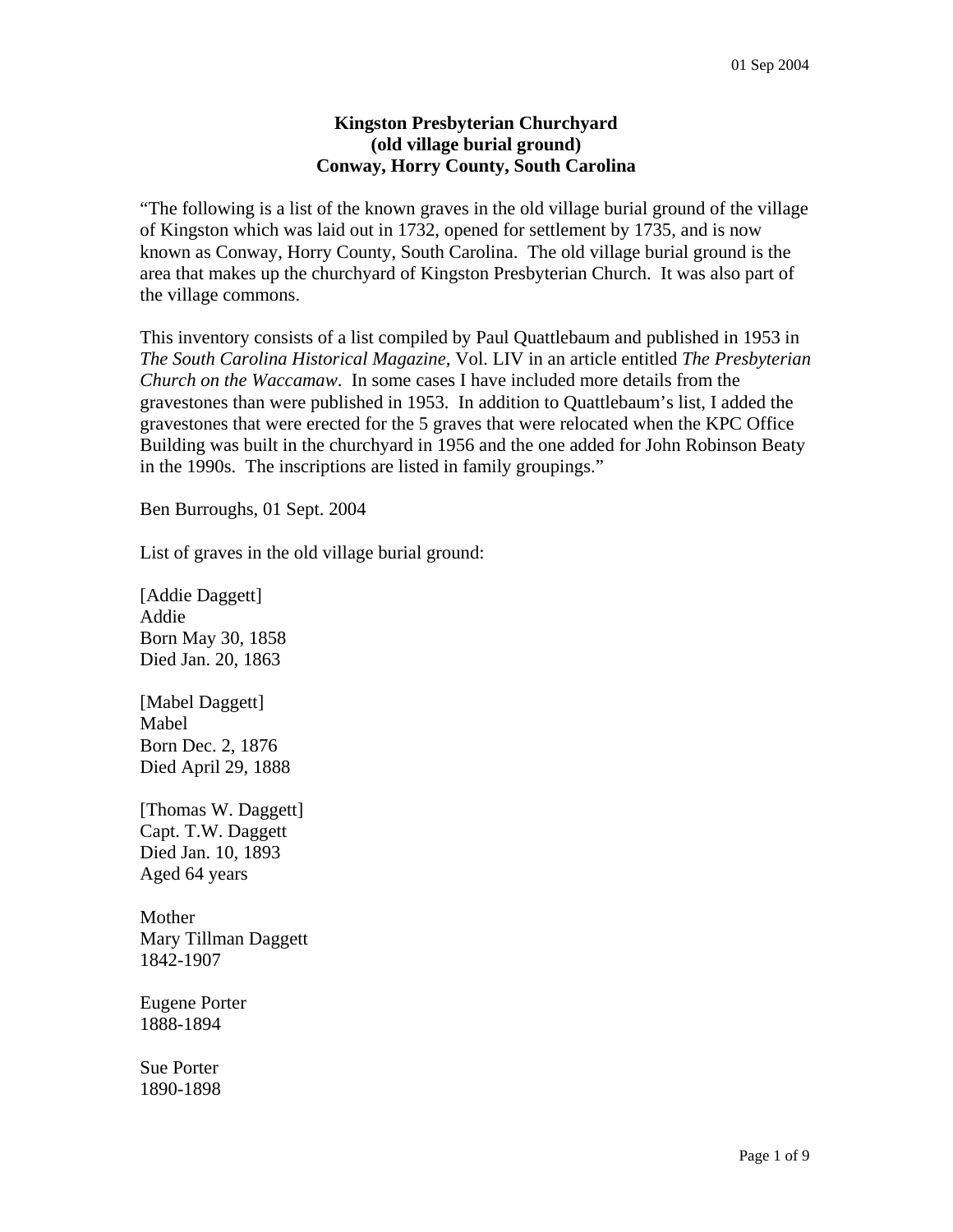Walter Porter 1897-1897

Mother Hattie Daggett Porter 1862-1910

Walter Eugene Porter Born Sept. 14, 1864 Died April 27, 1904

Benjamin Thornton Daggett 1899

Mother Charlotte Vereen Daggett 1874 -1899

Lillian Sparkman Daggett 1899-1900

Mother, Nareissia Parker Born in Duplin County, N.C. Died in Savannah, Georgia, July 7, 1898 Aged 58 years

Miss Mary Eaddy Born April 3, 1818 In Williamsburg District, S.C. Died August 27, 1859 at this place

James Capers Collins Son of R.H. & M.J. Collins Born in Georgetown County, S.C. August 25, 1854 Died at Fair Bluff, N.C. July 7, 1879

Minnie Capers Collins Daughter of J.C. & E.J. Collins Born Oct. 26, 1878 Died February 2, 1879

James Gillespie [no longer marked, 2004] Born Jan. 24, 1854 Died May 14, 1855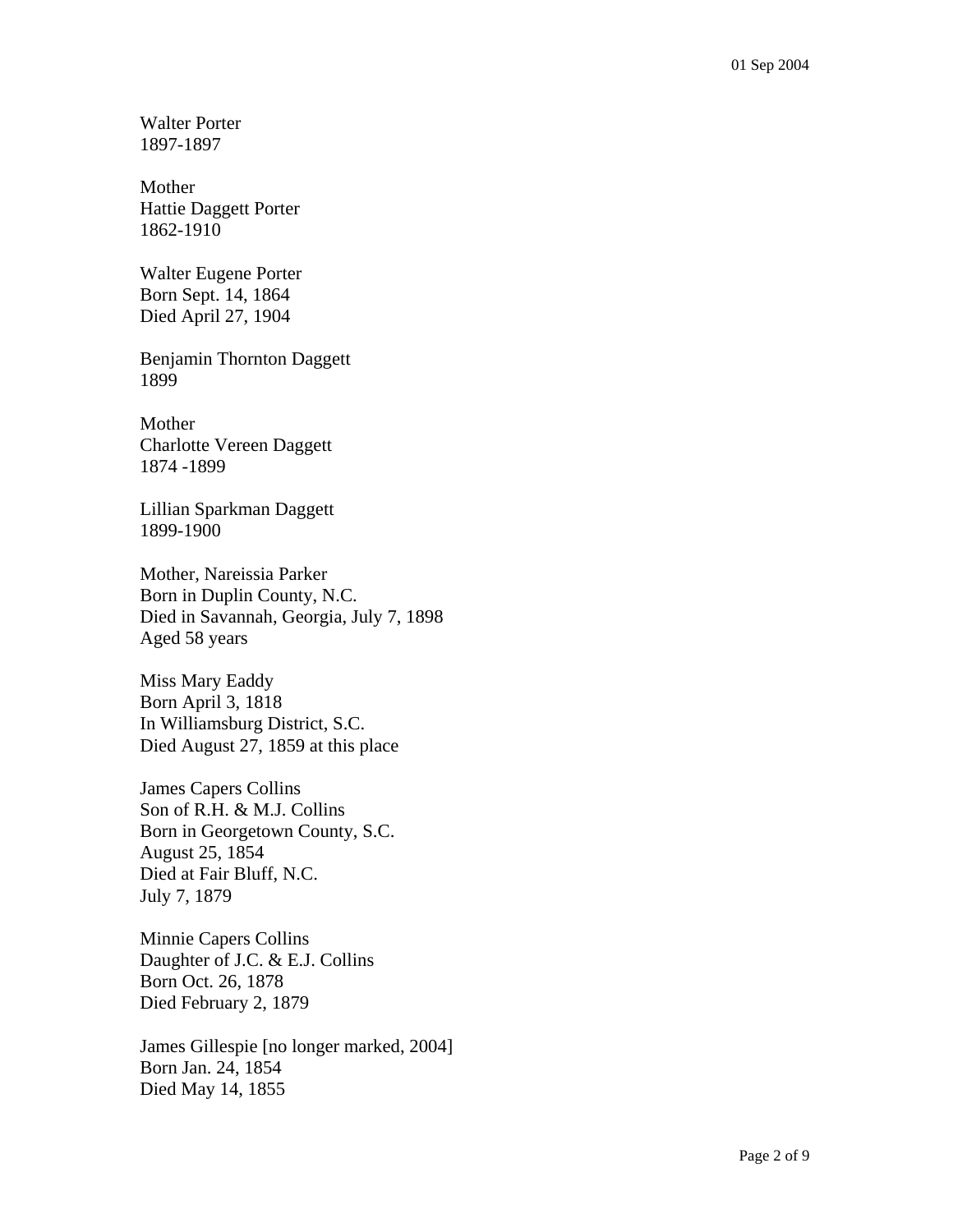Francis Gillespie [no longer marked, 2004] Born 4 March, 1852 Died 26 Feb. 1854

James Carl Son of Edgar R. & Emma J. Beaty Born Jan. 15, 1890 Died Jan. 3, 1897

Edith Myra Daughter of E.R. & E.J. Beaty Born Aug. 20, 1875 Died Sept. 19, 1875

Emma Jane Collins [Beaty] Wife of Edgar Robert Beaty Born Oct. 15, 1854 Died Oct. 3, 1907

Edgar Robert Beaty Born Feb. 4, 1854 Died March 16, 1950

Our Lambs, Louisa & Willie James Children of John R. & M.C. Beaty 1859

John Robinson Beaty  $2<sup>nd</sup>$  Lieut., Co. B,  $10<sup>th</sup>$  SC Inf., CSA Born Aug. 16, 1827 Died Feb. 1865 [This marker was placed by a descendant in the 1990s at the approx. grave site.]

Francis S. Graham Born April 10, 1875 Died May 4, 1878

William I. Graham Died Aug. 3, 1864 Aged 43 years

Margaret D. Graham Born Oct. 11, 1825 Died Jan. 24, 1891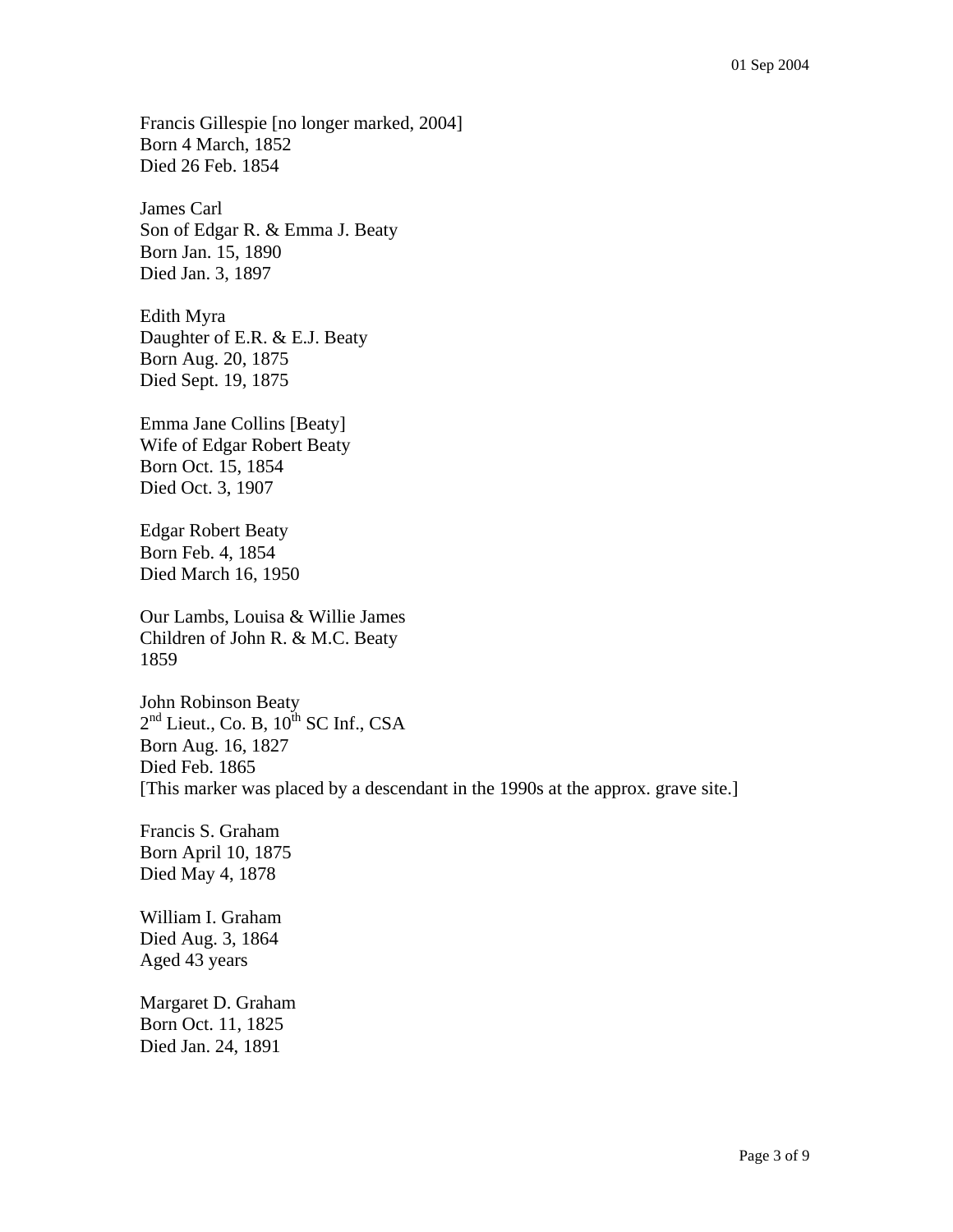Daughter of W.I. and M.D. Graham Born Sept. 21, 1855 Died Nov. 11, 1859 Florence Angie

Susan B. DuRant Wife of William W. DuRant Aged seventeen Died 8<sup>th</sup> of October 1834

A.P. McCormack Born August 29, 1854 Died July 24, 1887

George R. Congdon Native of Warwick, County of Kent, R.I. Died Oct. 23, 1839 Aged 34 years

Thomas "Ned" Beaty Born 1826 Died 1857 (Foot stone) N.B. 1857

Father William L. Parker Born in Sampson County, N.C. Died in Conway, S.C. Feb. 7, 1885 Aged 54 years

Clara & May The Eldest & the Youngest of Thomas W. & Mary B. Beaty Our Children 1859

Thomas W. Beaty Mary Brookman Beaty Our Children Fredrica Marilla Beaty Henry Brookman Beaty Cora Beaty Bolton And her husband, Charles Pelham Bolton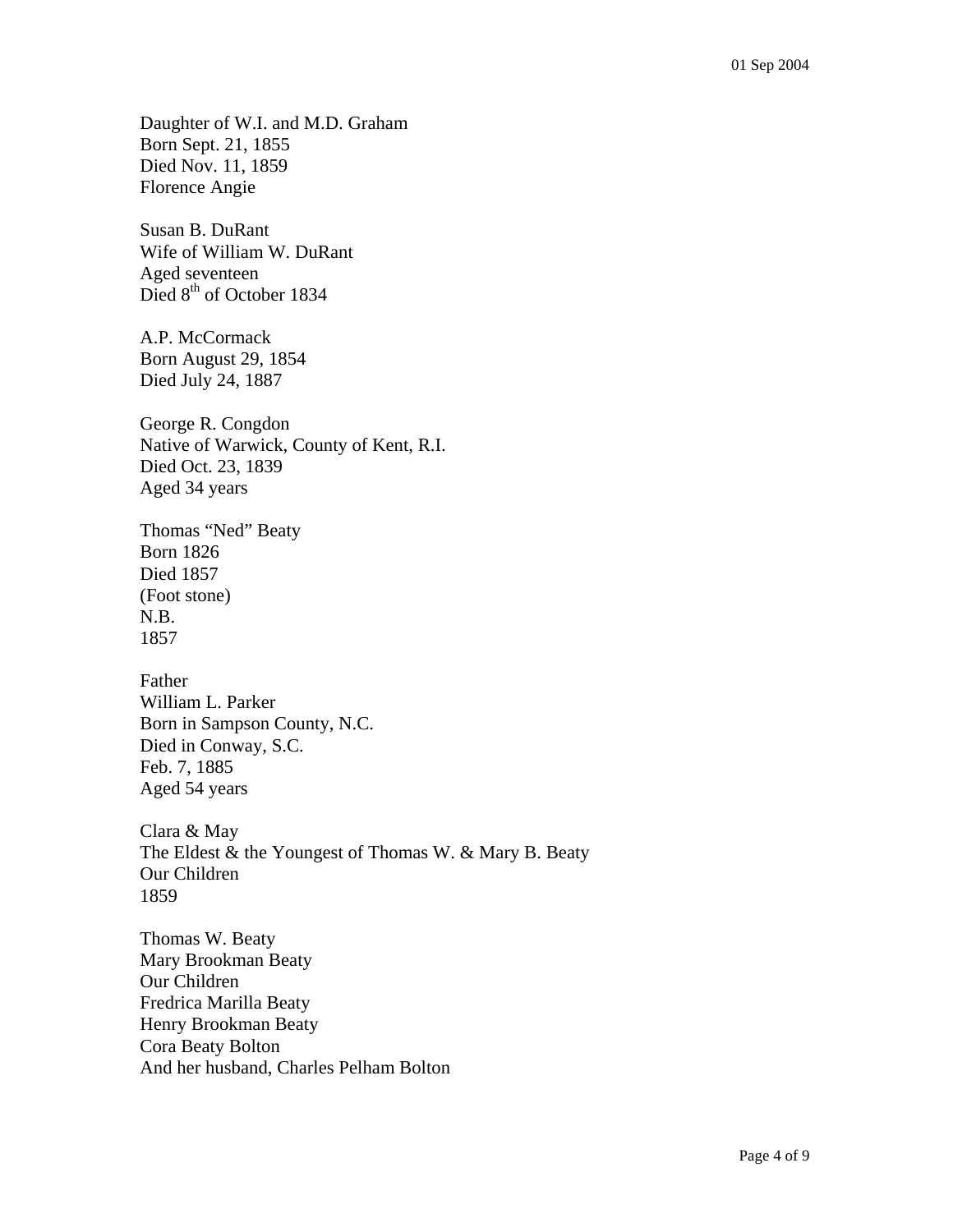Fred Son of William H. & Angie S. Buck 1859

Thomas Akin Son of J.C. & M.S. Beaty Died Nov. 12, 1857 Aged 1 year

Thomas A. Beaty Died Oct. 17, 1853 Aged 55 years, 3 days A minister of the Gospel of the M.E. Church 25 years

B.F. Avant Born May 22, 1837 Died May 26, 1887

Frank Williams June 25, 1835 January 11, 1902 He died among strangers

William Henry July 19, 1831 May 29, 1900

Mary F. Poole Aged 86 years

Our beloved Mother Sarah Jordan Born in Green County, N.C. October 8, 1810 Died June 8, 1869

Mary Fisk Grant Died Dec. 31, 1847 Aged 4 years and 10 months

A.R. Wife of J.H. Grant, M.D. Born Aug. 28, 1813 Died Feb. 18, 1881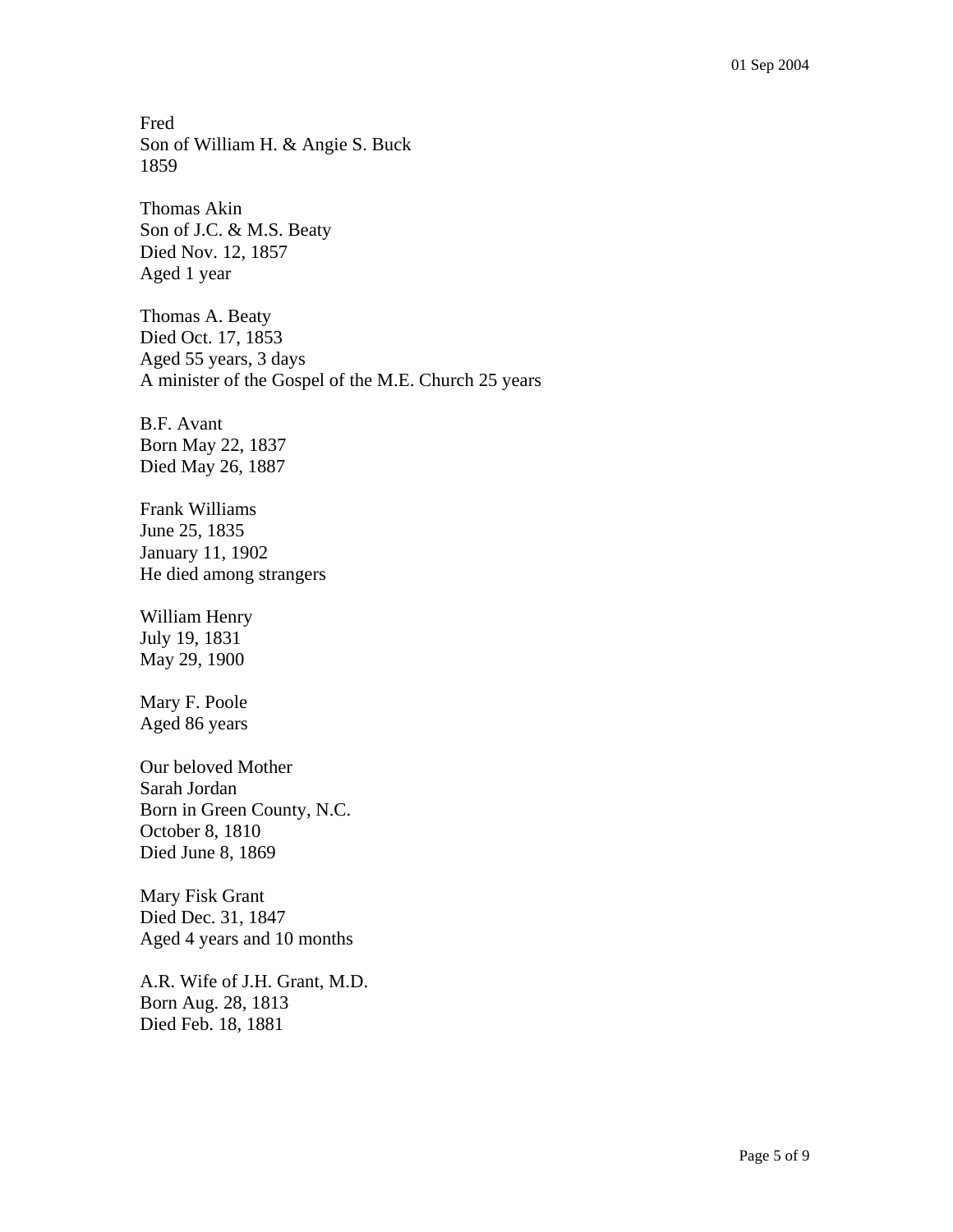J.H. Grant, M.D. Born April 29, 1806 Died January 22, 1889

Wm. D. Gurganus Born at Williamston, N.C. July 18, 1836 Died May 10, 1870

Norman Gurganus Son of Wm. D. and Lucy A. Gurganus Born May 10, 1867 Died August 13, 1867

Bricked up grave. No marker. Large live-oak tree at foot.

Henry McN. Son of J.N. & G.E. Martin Died Nov. 9, 1898 Aged 27 days

Henry B. Holmes Born June 29, 1838 Died October 9, 1841

**Henry** Adopted Son of Thos. H. & S. Jane Holmes Died 29 October 1854 Aged 18 months and 1 day

[Monument – Obelisk] **Galbraith** Melson Richwood

Wm. J. Richwood Born Oct. 1, 1840 Died May 17, 1842

Mrs. Anna R. Bruton Died September 4, 1852 Aged 23 years, 5 months, 9 days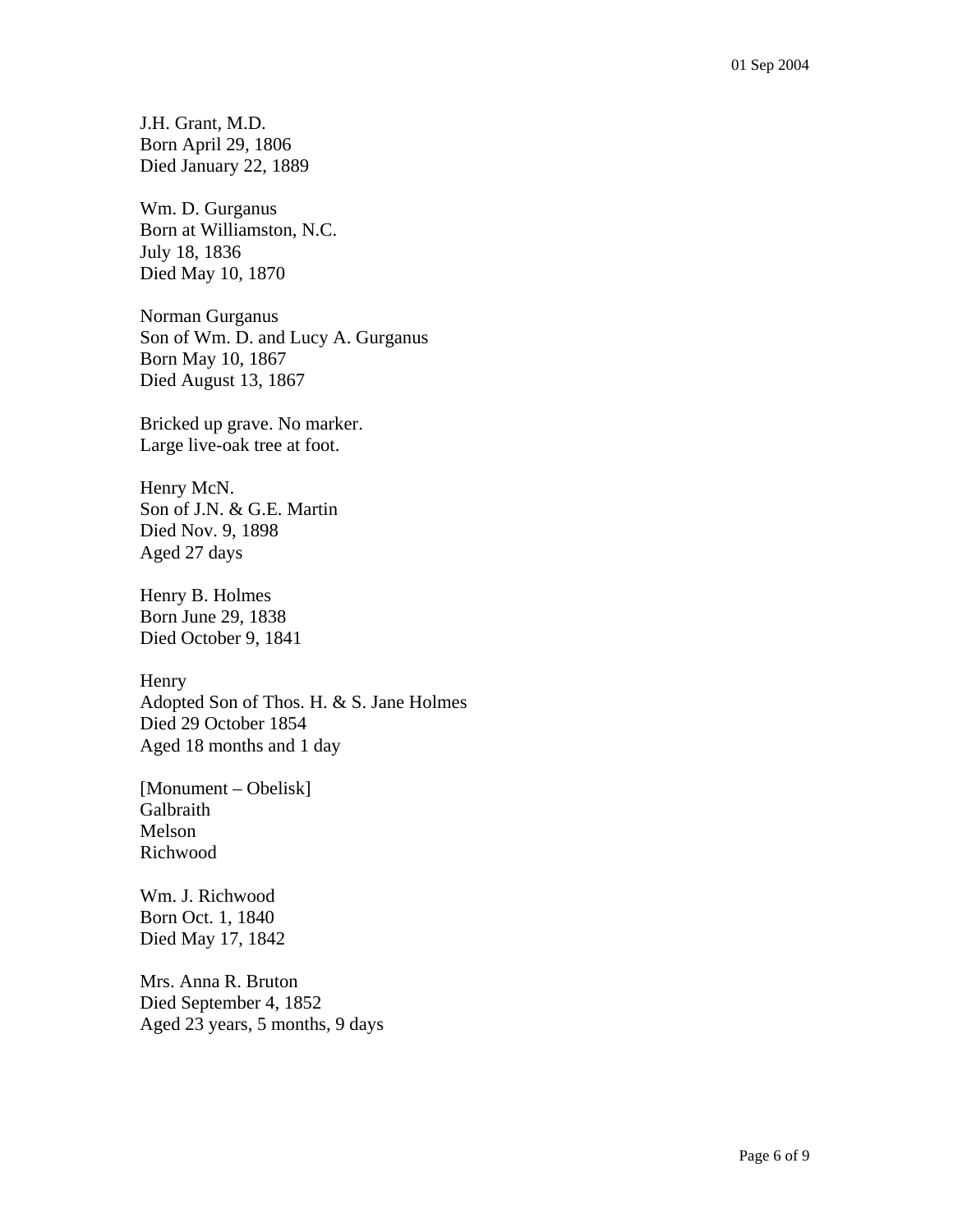Samuel Thomas Bruton Born 11, June 1845 Died 3, October 1852

John D. Bruton Died Feb. 13, 1854 Aged 43 years and 7 months

Anderson plot No markers [in 1953] [The following 5 Anderson graves were relocated when the KPC Office Building was built in 1956. Gravestones were added at their new locations.]

James Marsden Anderson 1849-1890 His Wife Laura Causey Anderson 1856-1913

Minnie Brewar Anderson Mar. 1, 1886 Oct. 1, 1890

Emma Anderson Floyd Nov. 26, 1877 Aug. 8, 1900

Infant Son OF Emma Anderson and Emory Floyd Aug. 7, 1900 Sept. 18, 1900

Large iron urn Grandma [Norman]

Norman Sarah Jane Daughter of John & Elizabeth Prince Beaty Feb. 26, 1791-Sept. 1881 Married Joshua Norman Feb. 26, 1811 Joshua Son of Henry & Sarah Norman March 22, 1781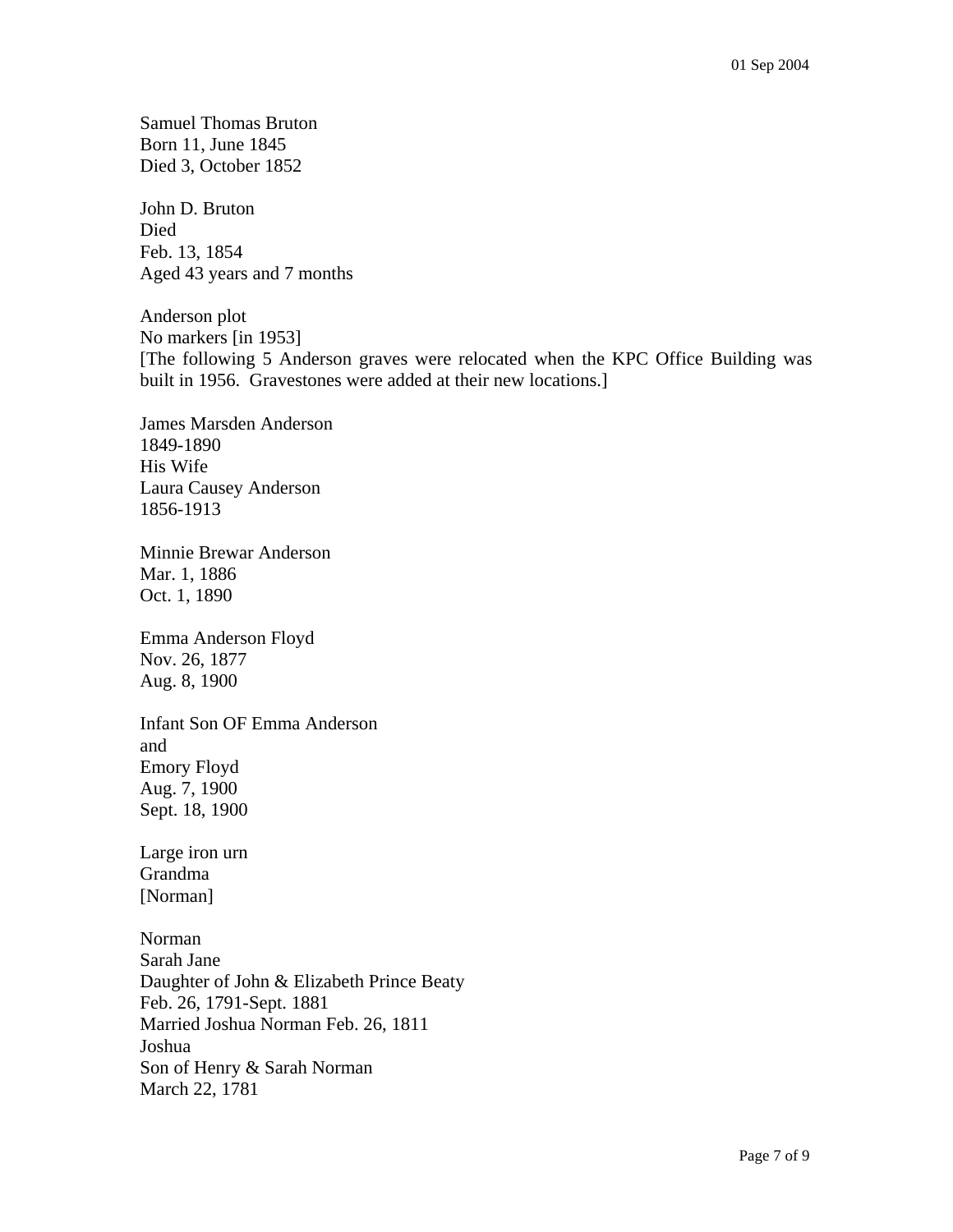Elizabeth R. Singleton daughter of Richard & Sarah Singleton Died Sept. 17, 1815 Aged 4 years, 9 months

Bushrod M. Singleton Died August 16, 1846 Aged 25 years "His immediate Friends have caused the erection of this frail memorial. Friendship exerted all in its power to save, A young companion from an early grave…"

## **Buried Beneath this Church**

## **[The following is listed on a marble tablet attached to the east wall of the classroom addition to the sanctuary of Kingston Presbyterian Church:]**

Rebecca Green Sessions (Only daughter of R.G. and Rebecca Sessions) Born September 25, 1872 Died March 20, 1877

Harriet Tillman Sessions 1819-1879

M. Hattie Sessions 1860-1879

Josias T. Sessions 1849-1880

Francis I. Sessions, Sr. 1822-1884

Richard Green Sessions, Jr. 1886-1896

Lillie Vereen Sessions 1883-1886

Richard Green Sessions, Sr. 1848-1890

Francis I. Sessions, Jr. 1868-1891